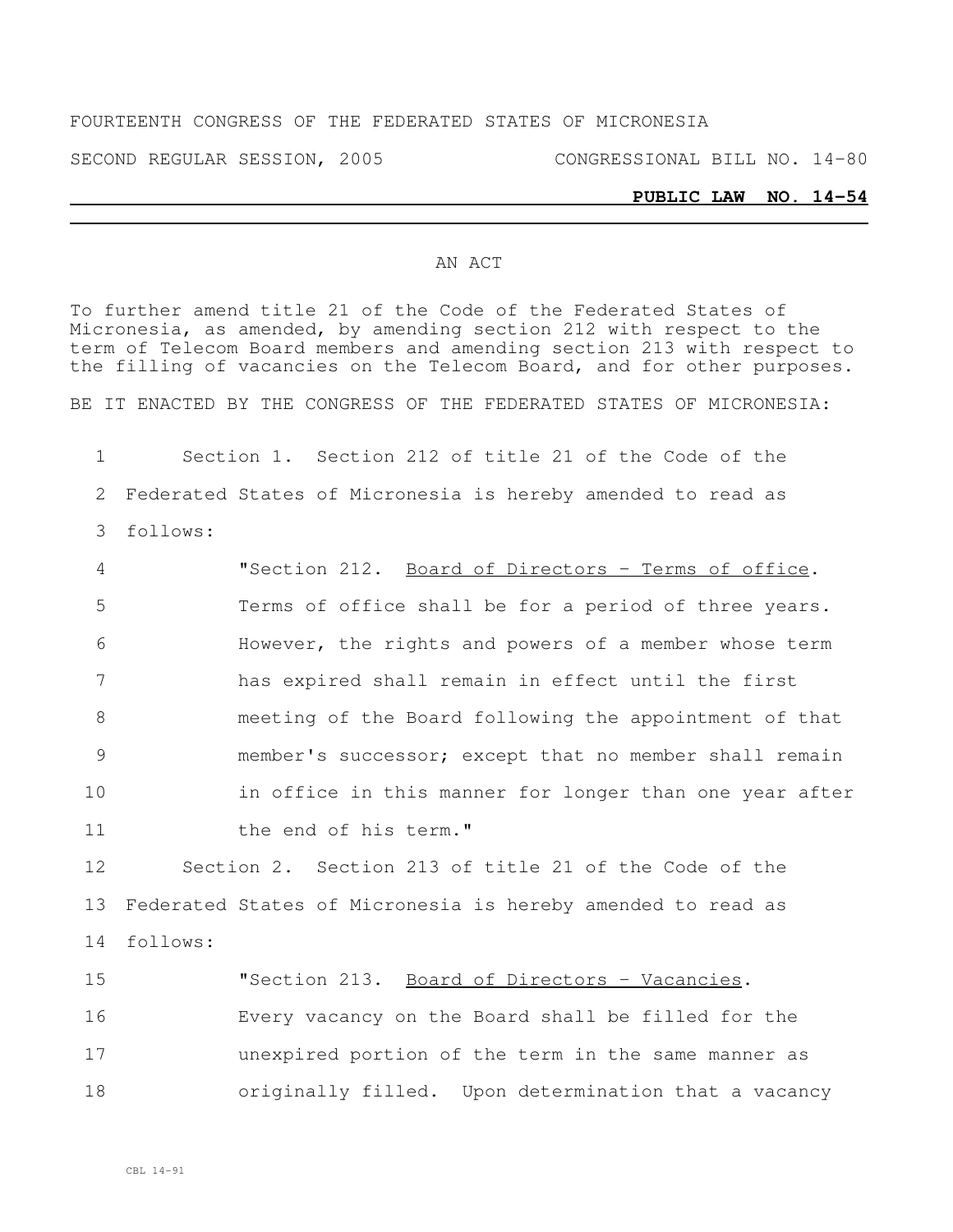## **PC 14-165 PUBLIC LAW NO. 14-54**

| 1             | exists, the chairman or, in his absence, the presiding      |
|---------------|-------------------------------------------------------------|
| $\mathbf{2}$  | officer of the Board shall issue a notice of vacancy to     |
| 3             | all members of the Board and the parties responsible for    |
| 4             | filling the vacancy."                                       |
| 5             | Section 3. This act shall become law upon approval by       |
| 6             | the President of the Federated States of Micronesia or upon |
| 7             | its becoming law without such approval.                     |
| $8\,$         |                                                             |
| $\mathcal{G}$ |                                                             |
| 10            |                                                             |
| 11            | February 24, 2006                                           |
| 12            |                                                             |
| 13            |                                                             |
| 14            |                                                             |
| 15            |                                                             |
| 16            | /s/ Joseph J. Urusemal                                      |
| 17            | Joseph J. Urusemal<br>President                             |
| 18            | Federated States of Micronesia                              |
| 19            |                                                             |
| 20            |                                                             |
| 21            |                                                             |
| 22            |                                                             |
| 23            |                                                             |
| 24            |                                                             |
| 25            |                                                             |